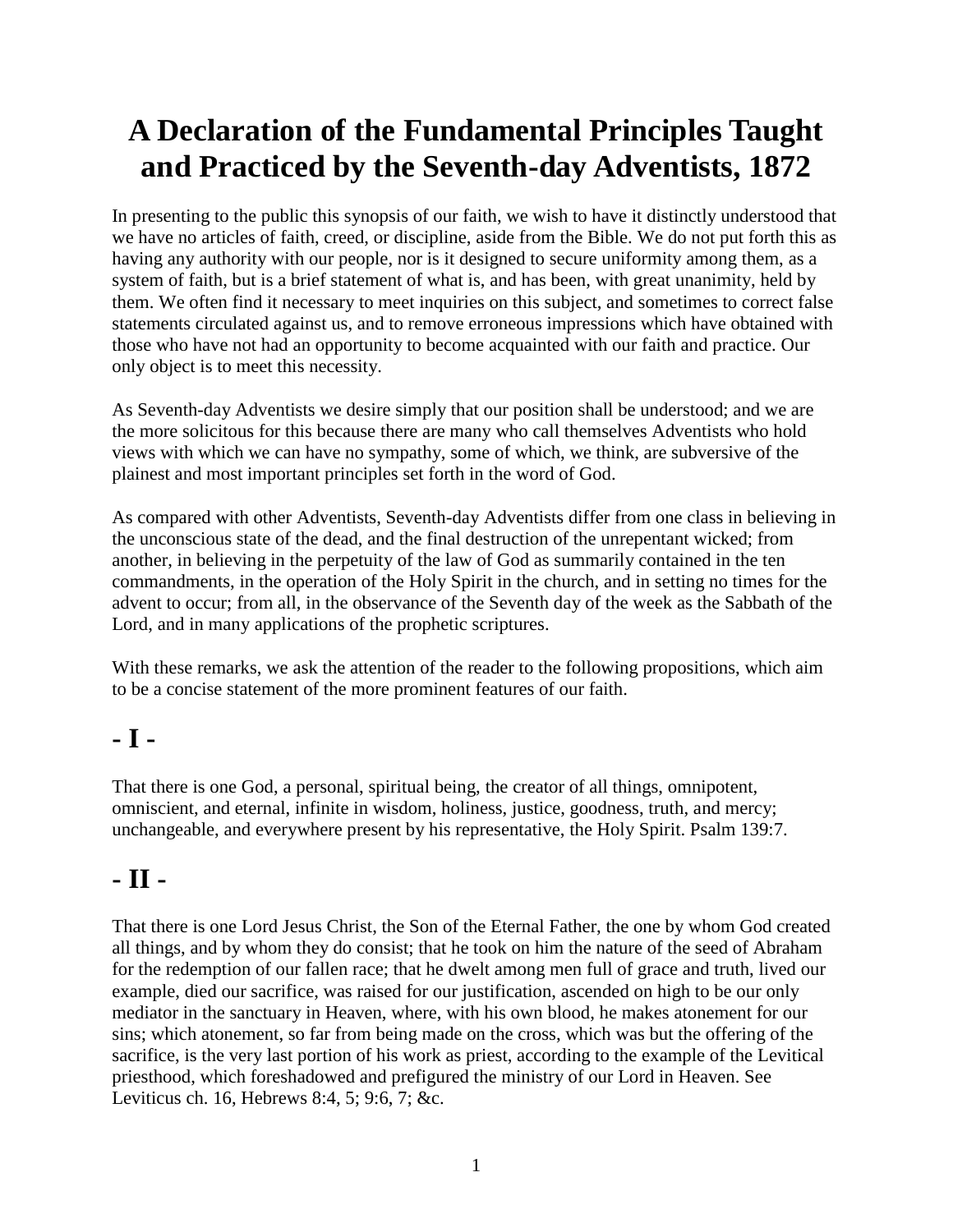## **- III -**

That the Holy Scriptures, of the Old and New Testaments, were given by inspiration of God, contain a full revelation of his will to man, and are the only infallible rule of faith and practice.

### **- IV -**

That Baptism is an ordinance of the Christian church, to follow faith and repentance, an ordinance by which we commemorate the resurrection of Christ, as by this act we show our faith in his burial and resurrection, and through that, of the resurrection of all the saints at the last day; and that no other mode fitly represents these facts than that which the Scriptures prescribe, namely, immersion. Romans 6:3-5; Colossians 2:12.

#### **- V -**

That the new birth comprises the entire change necessary to fit us for the kingdom of God, and consists of two parts: first, a moral change, wrought by conversion and a Christian life; second, a physical change at the second coming of Christ, whereby, if dead, we are raised incorruptible, and if living, are changed to immortality in a moment, in the twinkling of an eye. John 3:3, 5; Luke 20:36.

#### **- VI -**

We believe that prophecy is a part of God's revelation to man; that it is included in that scripture which is profitable for instruction, 2 Timothy 3:16; that it is designed for us and our children, Deuteronomy 29:29; that so far from being enshrouded in impenetrable mystery, it is that which especially constitutes the word of God a lamp to our feet and a light to our path, Psalms 119:105; 2 Peter 2:19; that a blessing is pronounced upon those who study it, Revelation 1:1-3; and that, consequently, it is to be understood by the people of God sufficiently to show them their position in the world's history, and the special duties required at their hands.

### **- VII -**

That the world's history from specified dates in the past, the rise and fall of empires, and chronological succession of events down to the setting up of God's everlasting kingdom, are outlined in numerous great chains of prophecy; and that these prophecies are now all fulfilled except the closing scenes.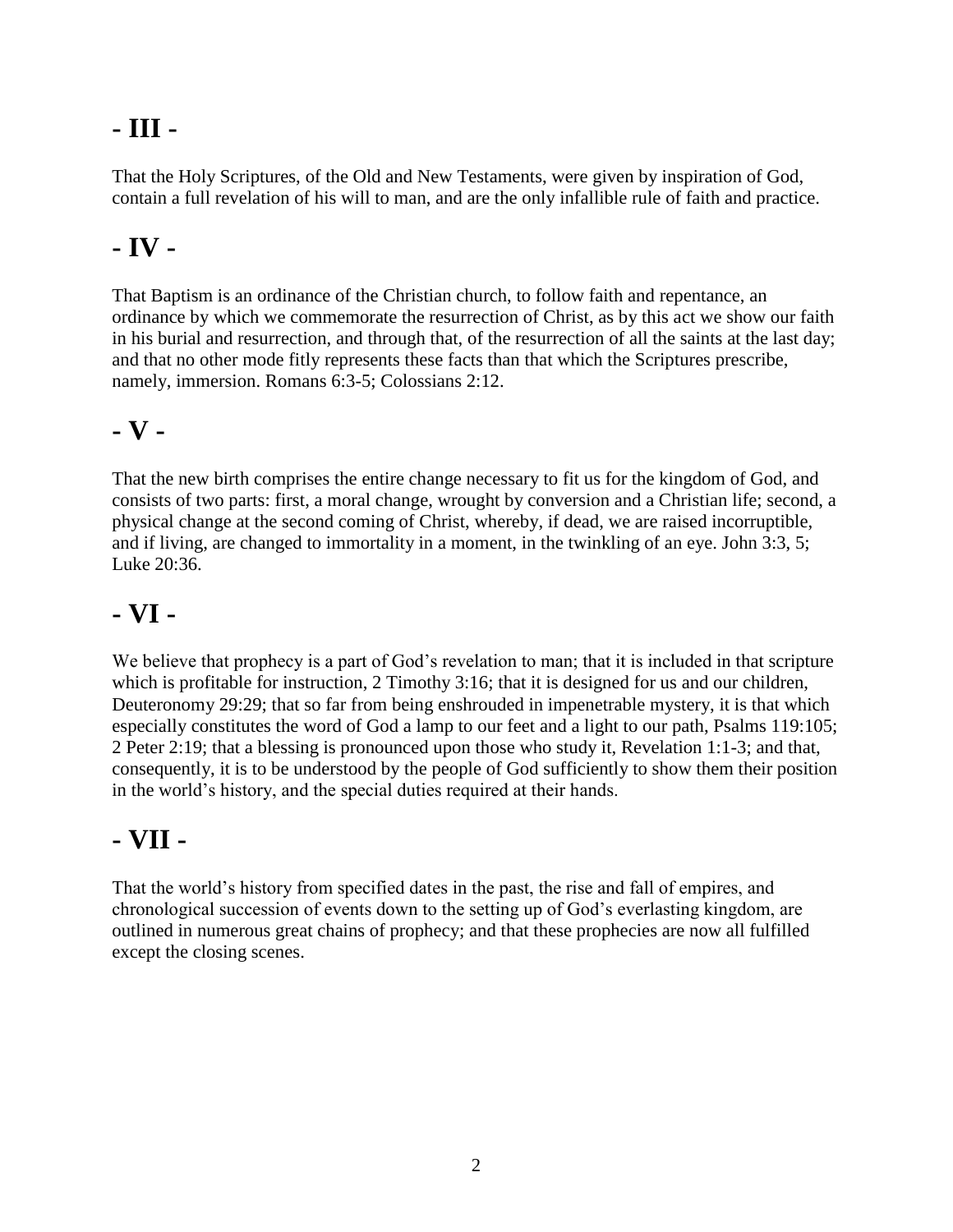## **- VIII -**

That the doctrine of the world's conversion and temporal millennium is a fable of these last days, calculated to lull men into a state of carnal security, and cause them to be overtaken by the great day of the Lord as by a thief in the night; that the second coming of Christ is to precede, not follow, the millennium; for until the Lord appears the papal power, with all its abominations, is to continue, the wheat and tares grow together, and evil men and seducers wax worse and worse, as the word of God declares.

### **- IX -**

That the mistake of Adventists in 1844 pertained to the nature of the event then to transpire, not to the time; that no prophetic period is given to reach to the second advent, but that the longest one, the two thousand and three hundred days of Daniel 8:14, terminated in that year, and brought us to an event called the cleansing of the sanctuary.

### **- X -**

That the sanctuary of the new covenant is the tabernacle of God in Heaven, of which Paul speaks in Hebrews 8, and onward, of which our Lord, as great High Priest, is minister; that this sanctuary is the antitype of the Mosaic tabernacle, and that the priestly work of our Lord, connected therewith, is the antitype of the work of the Jewish priests of the former dispensation, Hebrews 8:1-5, &c.; that this is the sanctuary to be cleansed at the end of the 2300 days, what is termed its cleansing being in this case, as in the type, simply the entrance of the high priest into the most holy place, to finish the round of service connected therewith, by blotting out and removing from the sanctuary the sins which had been transferred to it by means of the ministration in the first apartment, Hebrews 9:22, 23; and that this work, in the antitype, commencing in 1844, occupies a brief but indefinite space, at the conclusion of which the work of mercy for the world is finished.

#### **- XI -**

That God's moral requirements are the same upon all men in all dispensations; that these are summarily contained in the commandments spoken by Jehovah from Sinai, engraven on the tables of stone, and deposited in the ark, which was in consequence called the "ark of the covenant," or testament. Numbers 10:33; Hebrews 9:4, &c.; that this law is immutable and perpetual, being a transcript of the tables deposited in the ark in the true sanctuary on high, which is also, for the same reason, called the ark of God's testament; for under the sounding of the seventh trumpet we are told that "the temple of God was opened in Heaven, and there was seen in his temple the ark of his testament." Revelation 11:19.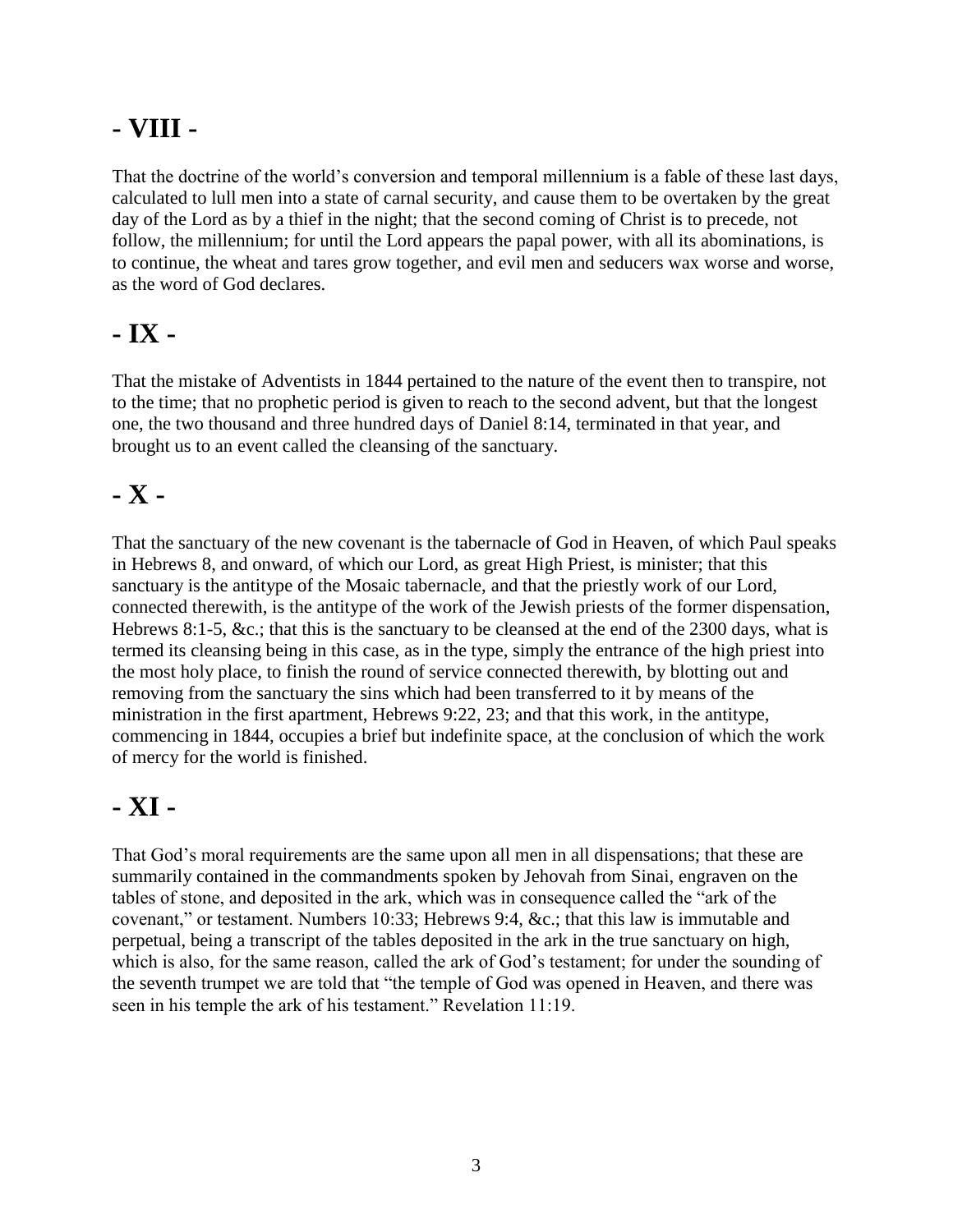# **- XII -**

That the fourth commandment of this law requires that we devote the seventh day of each week, commonly called Saturday, to abstinence from our own labor, and to the performance of sacred religious duties; that this is the only weekly Sabbath known to the Bible, being the day that was set apart before paradise was lost, Genesis 2:2, 3, and which will be observed in paradise restored, Isaiah 66:22, 23; that the facts upon which the Sabbath institution is based confine it to the seventh day, as they are not true of any other day; and that the terms, Jewish Sabbath and Christian Sabbath, as applied to the weekly rest-day, are names of human invention, unscriptural in fact, and false in meaning.

#### **- XIII -**

That as the man of sin, the papacy, has thought to change times and laws (the laws of God), Daniel 7:25, and has misled almost all Christendom in regard to the fourth commandment, we find a prophecy of a reform in this respect to be wrought among believers just before the coming of Christ. Isaiah 56:1, 2; 1 Peter 1:5; Revelation 14:12, &c.

#### **- XIV -**

That as the natural or carnal heart is at enmity with God and his law, this enmity can be subdued only by a radical transformation of its affections, the exchange of unholy for holy principles; that this transformation follows repentance and faith, is the special work of the Holy Spirit, and constitutes regeneration or conversion.

### **- XV -**

That as all have violated the law of God, and cannot of themselves render obedience to his just requirements, we are dependent on Christ, first, for justification from our past offences, and, secondly, for grace whereby to render acceptable obedience to his holy law in time to come.

### **- XVI -**

That the Spirit of God was promised to manifest itself in the church through certain gifts, enumerated especially in 1 Corinthians 12 and Ephesians 4; that these gifts are not designed to supersede, or take the place of, the Bible, which is sufficient to make us wise unto salvation, and more than the Bible can take the place of the Holy Spirit; that in specifying the various channels of its operation, that the Spirit has simply made provision for its own existence, and presence with the people of God to the end of time, to lead to an understanding of that word which it had inspired, to convince of sin, and work a transformation in the heart and life; and that those who deny to the Spirit its place and operation, do plainly deny that part of the Bible which assigns to it this work and position.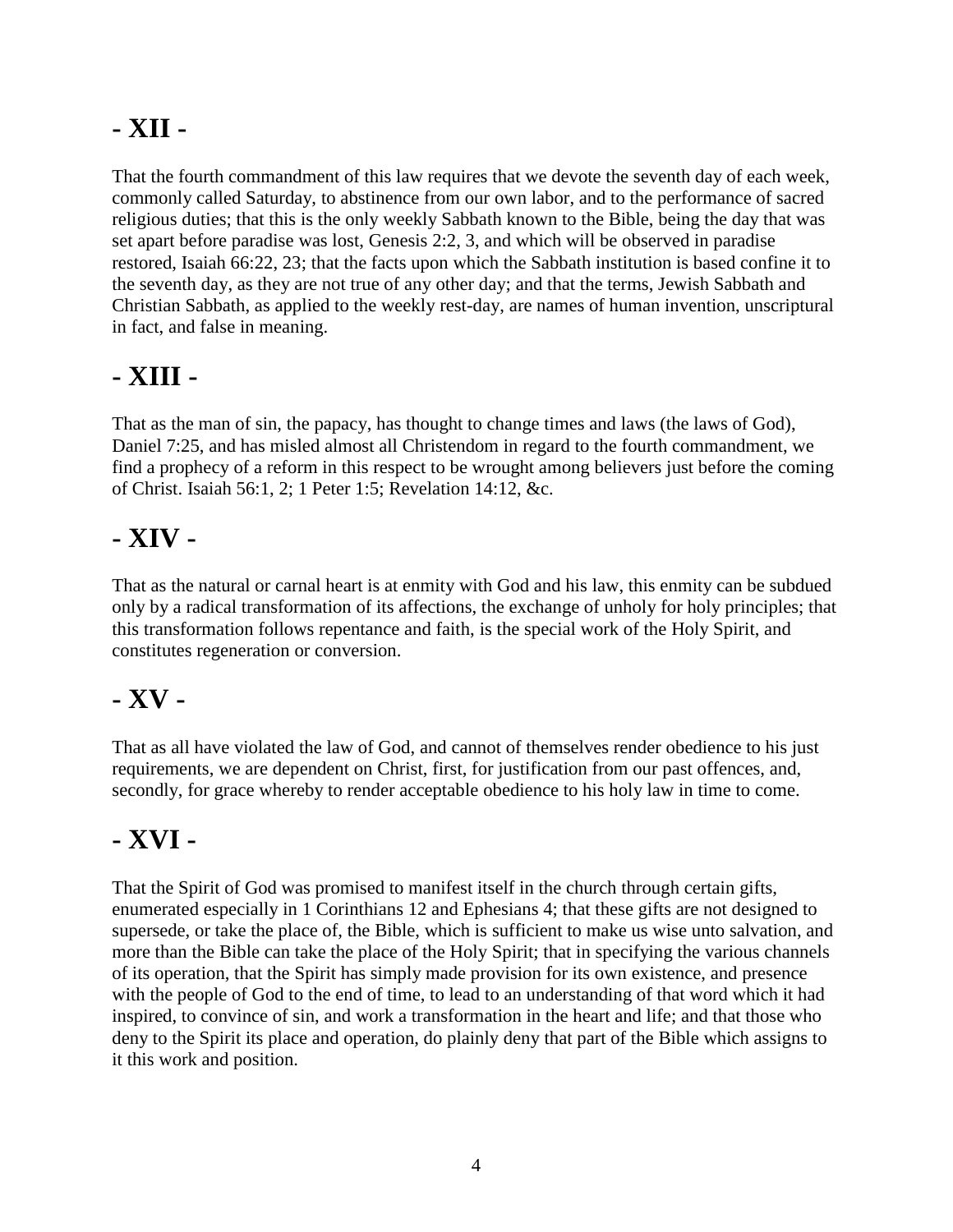# **- XVII -**

That God, in accordance with his uniform dealings with the race, sends forth a proclamation of the approach of the second advent of Christ; that this work is symbolized by the three angels of Revelation 14, the last one bringing to view the work of reform on the law of God, that his people may acquire a complete readiness for that event.

## **- XVIII -**

That the time for the cleansing of the sanctuary (See proposition X), synchronizing with the time of the proclamation of the third message, is a time of investigative judgment, first with reference to the dead, and at the close of probation with reference to the living, to determine who of the myriads now sleeping in the dust of the earth are worthy of a part in the first resurrection, and who of its living multitudes are worthy of translation—points which must be determined before the Lord appears.

### **- XIX -**

That the grave, whither we all tend, expressed by the Hebrew *Sheol*, and the Greek *hades*, is a place of darkness in which there is no work, device, wisdom, or knowledge. Ecclesiastes 9:10.

### **- XX -**

That the state to which we are reduced by death is one of silence, inactivity, and entire unconsciousness. Psalm 146:4; Ecclesiastes 9:5, 6; Daniel 12:2, &c.

## **- XXI -**

That out of this prison house of the grave mankind are to be brought by a bodily resurrection; the righteous having part in the first resurrection, which takes place at the second advent of Christ, the wicked in the second resurrection, which takes place a thousand years thereafter. Revelation 20:4-6.

## **- XXII -**

That at the last trump, the living righteous are to be changed in a moment, in the twinkling of an eye, and with the resurrected righteous are to be caught up to meet the Lord in the air, so forever to be with the Lord.